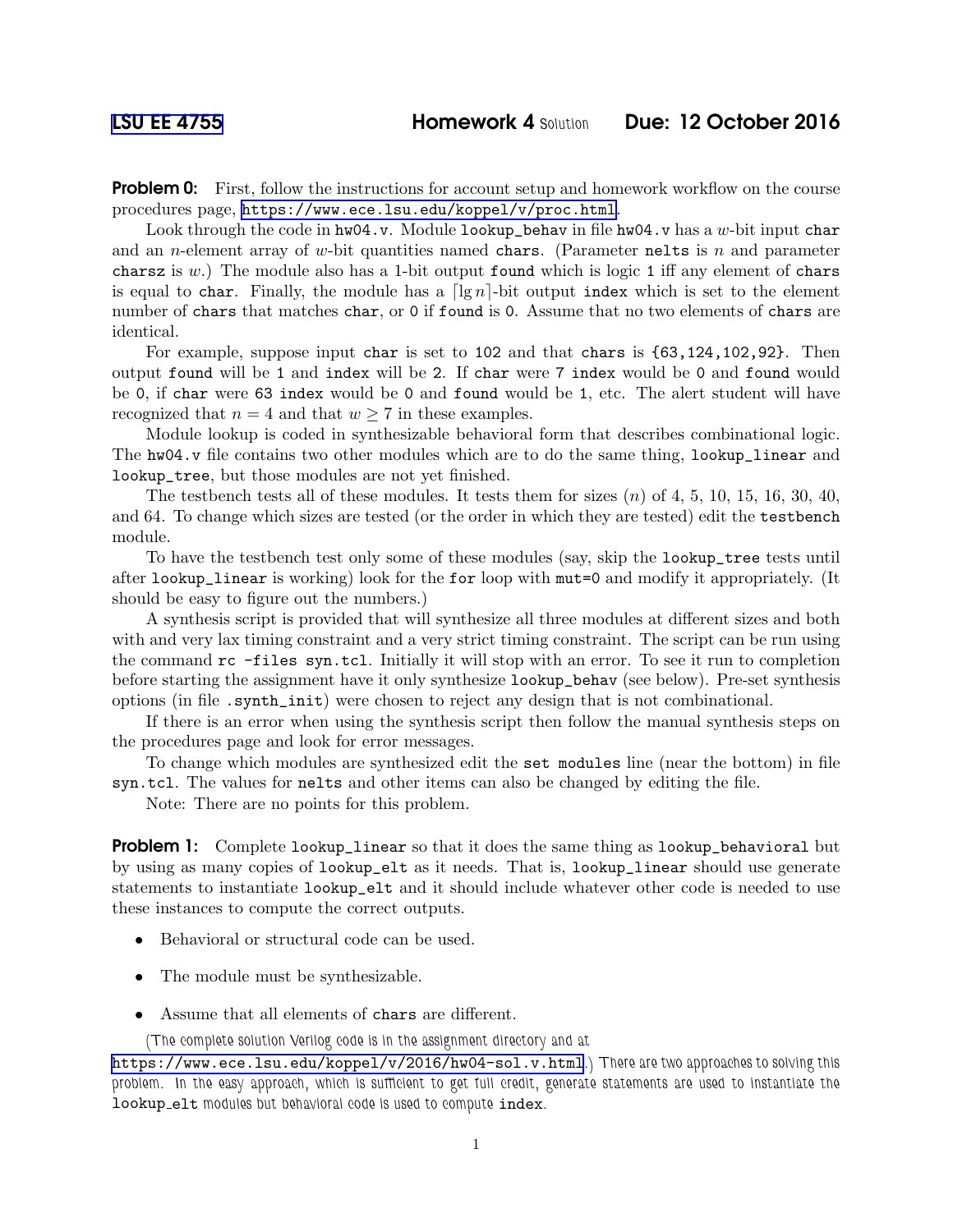In the alternative solution (lookup\_linear\_alt), generate statements are used both to instantiate the modules and compute index. To compute index an array of wires, [idx\_sz-1:0]idx\_i[nelts-1:-1] is declared. Element idx<sub>i</sub>[i] is the value of index taking into account elements 0 to i.

```
module lookup_linear
  #( int charsz = 8,
     int nelts = 15, // Pronounced en-elts.
    int idx_sz = $clog2(nelts) )
   ( output logic found,
     output logic [idx_sz-1:0] index,
     input uwire [charsz-1:0] char,
    input uwire [charsz-1:0] chars[nelts-1:0] );
   /// SOLUTION – Easy
  //
   // Instantiate nelts modules, but use use behavioral code to examine
  // their found (match) outputs.
   // Declare wires to connect to the found outputs of the instantiated modules.
   //
  uwire [nelts-1:0] match;
   for ( genvar i=0; i<nelts; i++ )
     lookup_elt #(charsz) le(match[i],char,chars[i]);
   always_comb begin
     found = 0;
     index = 0;for ( int i=0; i<nelts; i++ )
       if ( match[i] ) begin index = i; found = 1; end
   end
```
endmodule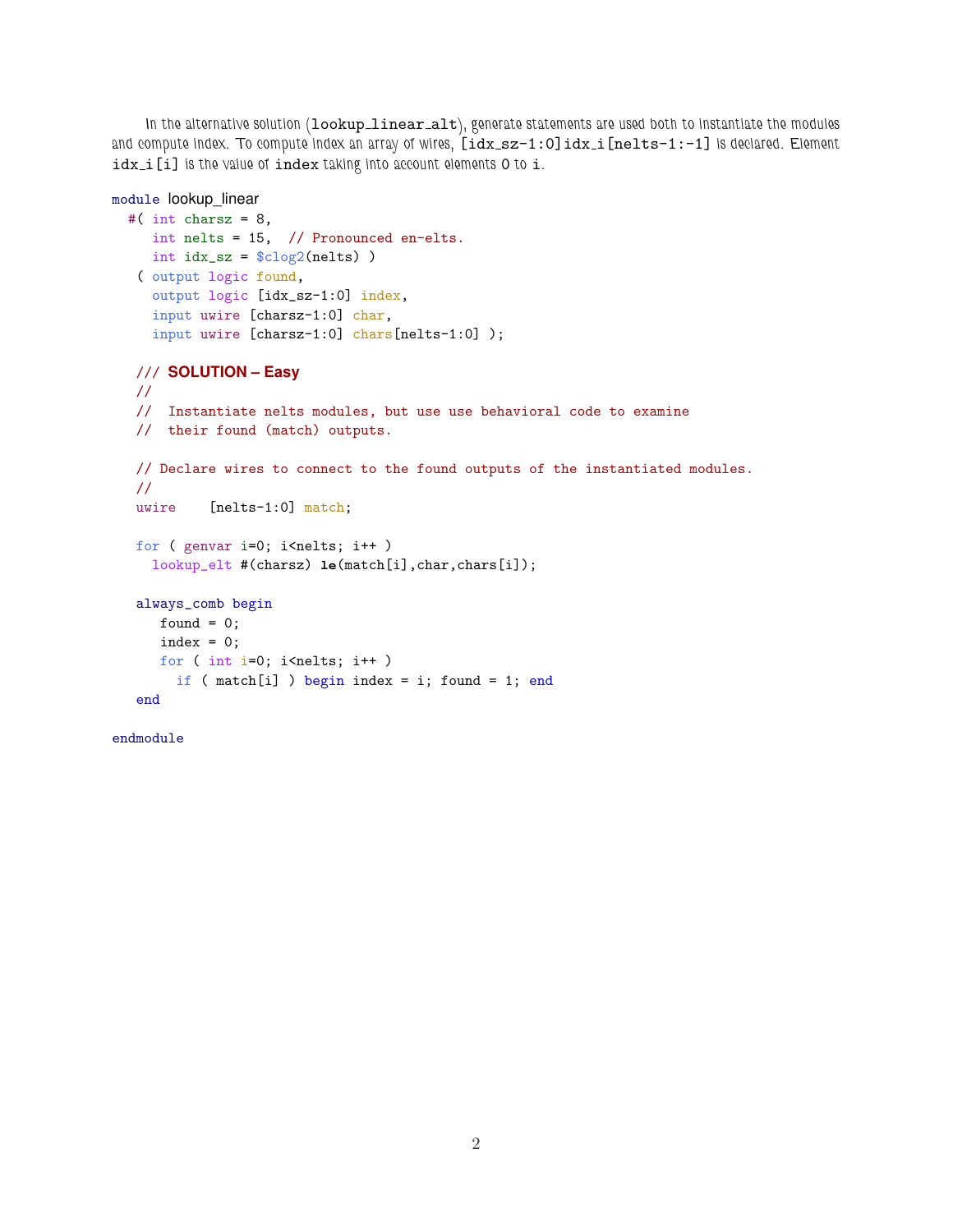```
module lookup_linear_alt
  #( int charsz = 8,
     int nelts = 15, // Pronounced en-elts.
     int idx\_sz = $clog2(nelts) )
   ( output logic found,
     output logic [idx_sz-1:0] index,
     input uwire [charsz-1:0] char,
     input uwire [charsz-1:0] chars[nelts-1:0] );
  /// SOLUTION – Alternative
  //
  // Use generate statements to instantiate the modules and to
  // generate logic to find the index.
  // Instantiate nelts lookup_elt modules and compute found.
  //
  uwire [nelts-1:0] match;
  for ( genvar i=0; i <nelts; i++ )
     lookup_elt #(charsz) le(match[i],char,chars[i]);
  assign found = | match;
  // Instantiate logic to find the index of the last matching character.
  //
  uwire [idx_sz-1:0] idx_i[nelts-1:-1];assign idx_i[-1] = 0;for ( genvar i=0; i < nelts; i++ )
     // If no match pass along previous idx_i, otherwise replace it with i.
     assign idx_i[i] = match[i] ? i : idx_i[i-1];assign \text{index} = idx_i[nelts-1];
```
## endmodule

**Problem 2:** Complete module  $\text{lookup\_tree}$  so that it performs the lookup using recursive instantiations of itself. Take care so that index is computed efficiently. *Hint: think about how to compute* index efficiently when n (nelts) is a power of 2, then get the same efficiency for any n.

If completed correctly, the cost and especially the performance at larger sizes should be better than lookup\_behavioral and (unless you did an unexpectedly good job) better than lookup\_linear.

- Behavioral or structural code can be used.
- The module must be synthesizable.
- Assume that all elements of chars are different.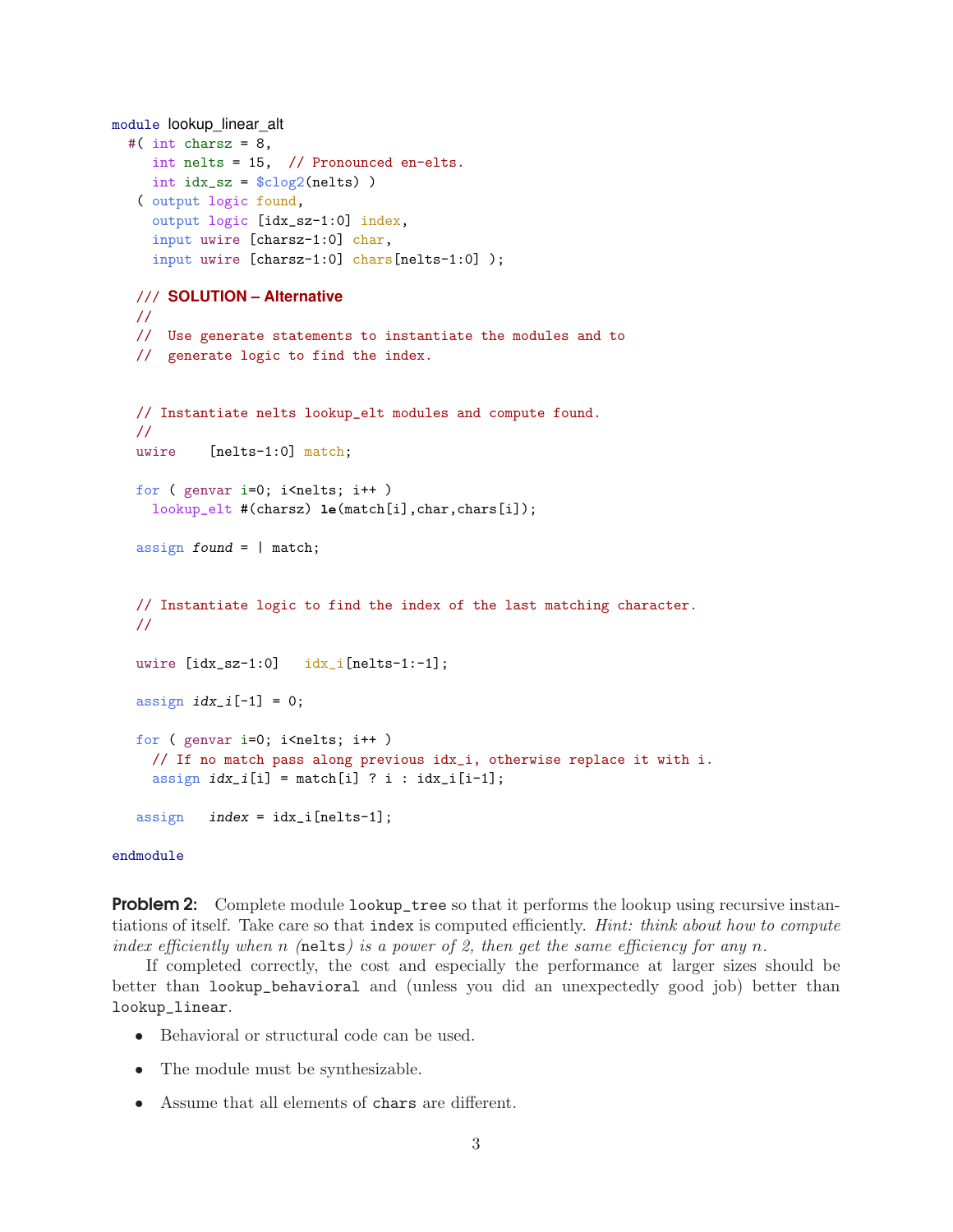(The complete solution Verilog code is in the assignment directory and at

<https://www.ece.lsu.edu/koppel/v/2016/hw04-sol.v.html>.) First, we need to use generate statements to split elaboration into two cases:  $n = 1$ , and  $n > 1$ . For  $n = 1$  index will always be zero (there's only one element in the array and its index is zero), and found can directly be assigned the expression char  $==$  chars  $[0]$ .

Two solutions will be described. In lookup\_tree\_simple work is split evenly between the two instantiated modules but this results in a more costly computation of index than is necessary. In lookup\_tree, the size (value of nelts) of one instantiated module is forced to be a power of 2, reducing cost.

For  $n > 1$  we need to split the input array, chars, between two instantiated lookup\_tree modules and combine their found and index outputs. In lookup\_tree\_simple the array is split in half, the approach used in the pop\_n module presented in class. Objects  $1o\_sz$  and  $h \text{ i\_sz}$  are the sizes of the instantiated modules, note that these are used to compute the number of bits in the index outputs.

Logic is also needed to take the found and index outputs of the two instantiated modules, named  $1o\_f$ ,  $hi\_f$ , lo\_idx, and hi\_idx, and compute the found and index outputs of the module. A mistake that many students make when trying to solve this problem is to try to take into account what is happening in all instantiated modules at every level when designing this logic. Instead, just assume that  $lo_f$ ,  $hi_f$ ,  $lo_idx$ , and  $hi_idx$  are correct, and use them to compute found and index. If such logic can be found, then the module will work at any size.

The output found is simply the OR of lo\_f and hi\_f. If lo\_f is 1, then index is lo\_idx, but if hi\_f is 1 then index is lo\_sz + hi\_idx. We don't need to worry about both lo\_f and hi\_f being one (the problem statement said it couldn't happen). If  $h$ i f and  $l$ o f are both 0 then  $l$ o idx and  $h$ i idx will both be 0 and index should be set to zero. Therefore, index can be set to  $hif$  ?  $logz + hif dx$  :  $log_idx$ . That's it for the simple solution.

The problem though was to find a solution that computed index efficiently. Consider the sum  $\log z + \hbox{hi}_\text{idx}$ . If  $\log$  s were chosen to be a power of 2, and  $\log z$   $\ge$   $\log z$  then instead of adding we would just be putting a 1 in bit position  $1o\_bits$ :  $\{1'b1,hi\_idx\}$ . We can re-write this as  $\{hi\_f,hi\_idx\}$  since this is the case where  $hi\_f$ is 1. And since  $\text{hi}\_f$  is 1 we know  $\text{lo}\_idx$  is all zeros, so we can use the expression  $\{$   $\text{hi}\_f$ ,  $\text{lo}\_idx$   $|$   $\text{hi}\_idx$  $\}$ . As the alert student may have realized, that expression also is correct for the case where  $1 \circ f$  is 1 and the case where both are 0. The OR gates are much less expensive than an adder and a multiplexor, even an adder with a constant input.

The code for the two modules appears below, along with the inferred hardware for the second module (that computes index efficiently.)

## module lookup\_tree\_simple

```
#( int charsz = 8,
  int nelts = 15,
  int idx\_sz = $clog2(nelts) )
 ( output uwire found,
  output uwire [idx_sz-1:0] index,
   input uwire [charsz-1:0] char,
   input uwire [charsz-1:0] chars[nelts] );
/// SOLUTION – Unoptimized
if ( nelts == 1 ) begin
    assign found = char == chars[0];
    assign index = 0;
 end else begin
    // Split the character array between recursive instantiations.
    //
```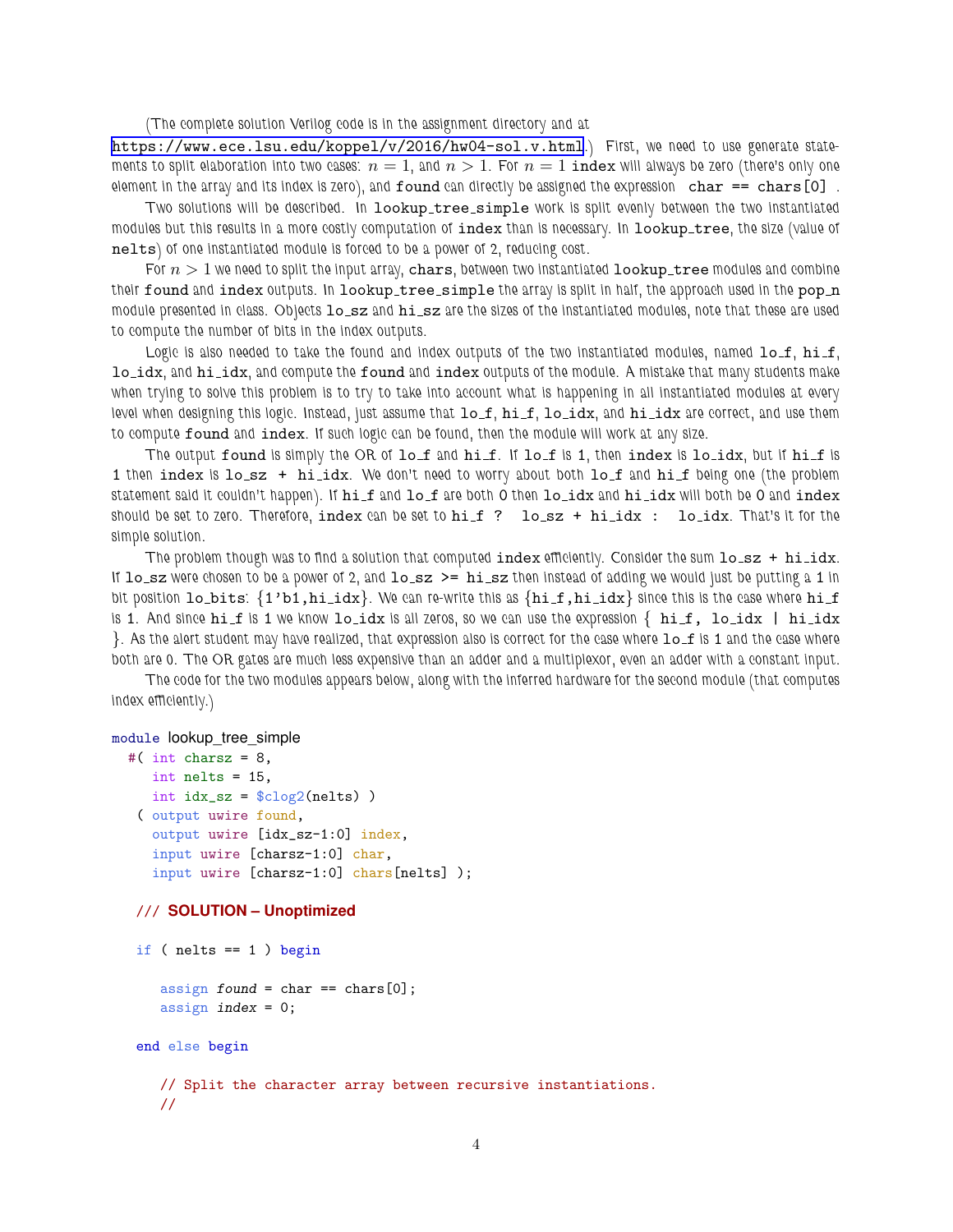```
localparam int lo_sz = nelts / 2;
localparam int lo_bits = $clog2(lo_sz);
localparam int hi_sz = nelts - lo_sz;
localparam int hi_bits = $clog2(hi_sz);
//
// Note that we need to compute lo_bits and hi_bits correctly so
// that we can declare index connections, lo_idx and hi_idx, of
// the correct size.
uwire lo_f, hi_f;
uwire [lo_bits-1:0] lo_idx;
uwire [hi_bits-1:0] hi_idx;
lookup_tree #(charsz,lo_sz) lo( lo_f, lo_idx, char, chars[ 0:lo_sz-1 ] );
lookup_tree #(charsz,hi_sz) hi( hi_f, hi_idx, char, chars[lo_sz:nelts-1]);
assign found = lo_f || hi_f;assign index = hi_f ? lo_sz + hi_idx : lo_idx;
```
end

endmodule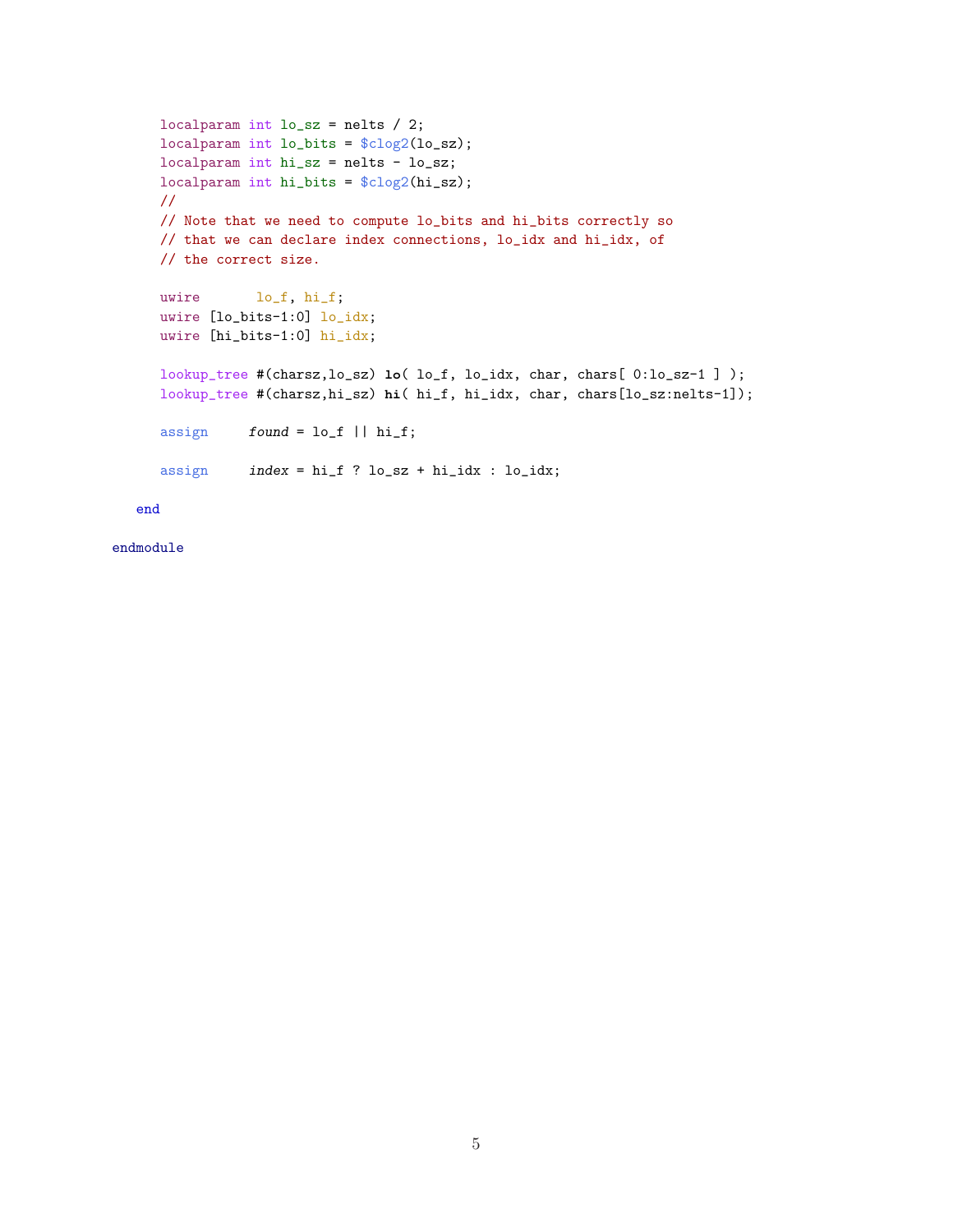

```
module lookup_tree
```

```
#( int charsz = 8, int nelts = 15, int idx_sz = \frac{\text{clog2}(n \text{ in}}{\text{clog2}}))
 ( output uwire found, output uwire [idx_sz-1:0] index,
   input uwire [{\text{chars}}-1:0] {\text{char}}, input uwire [{\text{chars}}-1:0] {\text{chars}}[{\text{nelts}}]);
/// SOLUTION – Preferred
if ( nelts == 1 ) begin
    assign found = char == chars[0];
    assign index = 0; // Actually, we are assigning a zero-bit vector.
 end else begin
    // Make the size of the first lookup_tree (lo) a power of two.
    localparam int lo\_bits = idx\_sz - 1;
    localparam int \log z = 1 \ll \log bits;// Compute the size of the second lookup_tree (hi).
    localparam int hi_sz = nelts - lo_sz;
    localparam int hi_bits = $clog2(hi_sz);
    uwire lo_f, hi_f;
    uwire [lo_bits-1:0] lo_idx;
    uwire [hi_bits-1:0] hi_idx;
    lookup_tree #(charsz,lo_sz) lo( lo_f, lo_idx, char, chars[ 0:lo_sz-1 ] );
    lookup_tree #(charsz,hi_sz) hi( hi_f, hi_idx, char, chars[lo_sz:nelts-1]);
    assign found = lo_f || hi_f;if ( lo\_bits == 0 ) assign index = hi_f;
```
else assign index = { hi\_f, hi\_idx | lo\_idx };

end

endmodule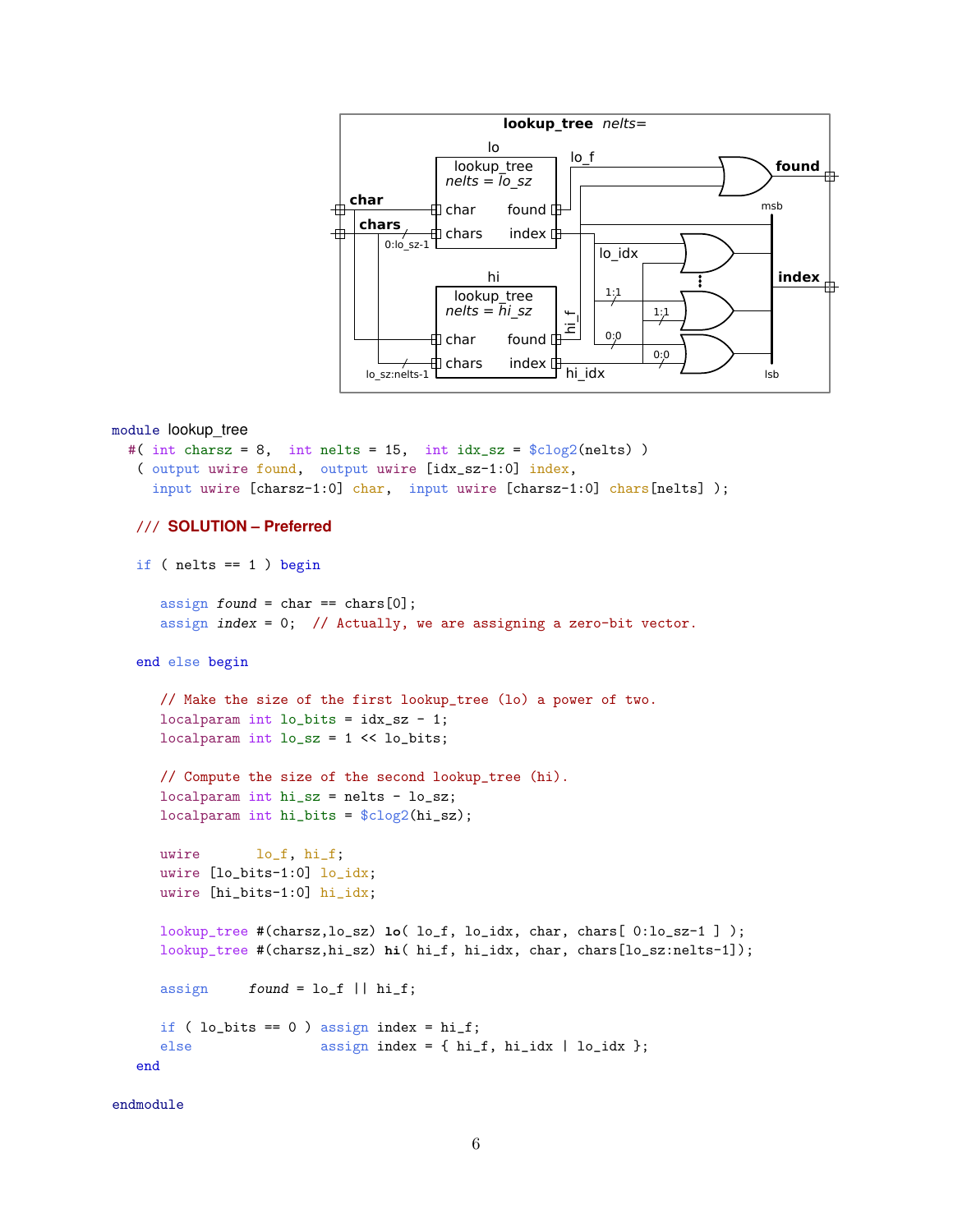**Problem 3:** Run the synthesis script and characterize the strengths and weaknesses of each module. (For example, module  $X$  has lowest cost for low-speed designs.)

In a follow-on homework assignment additional questions will be asked about these modules.

The cost of the tree solution is almost always lower than the other designs, the performance is usually but not always better. For the low-cost (large delay) configurations behavioral design is usually most expensive, but is less expensive than the linear designs for the high-performance designs.

Note: linear\_tree below is linear\_tree\_simple above,

| and linear_tree_opt below is linear_tree above. |        |        |        |
|-------------------------------------------------|--------|--------|--------|
| Module Name                                     | Area   | Delay  | Delay  |
|                                                 |        | Actual | Target |
| lookup_behav_charsz8_nelts4                     | 9152   | 927    | 10000  |
| lookup_linear_charsz8_nelts4                    | 9012   | 990    | 10000  |
| lookup_tree_charsz8_nelts4                      | 8916   | 1026   | 10000  |
| lookup_tree_opt_charsz8_nelts4                  | 8988   | 952    | 10000  |
| lookup_behav_charsz8_nelts15                    | 35444  | 2348   | 10000  |
| lookup_linear_charsz8_nelts15                   | 34996  | 2338   | 10000  |
| lookup_tree_charsz8_nelts15                     | 34280  | 2606   | 10000  |
| lookup_tree_opt_charsz8_nelts15                 | 33532  | 2238   | 10000  |
| lookup_behav_charsz8_nelts32                    | 74648  | 3691   | 10000  |
| lookup_linear_charsz8_nelts32                   | 74212  | 3257   | 10000  |
| lookup_tree_charsz8_nelts32                     | 70932  | 2480   | 10000  |
| lookup_tree_opt_charsz8_nelts32                 | 71084  | 2443   | 10000  |
| lookup_behav_charsz8_nelts40                    | 94028  | 3862   | 10000  |
| lookup_linear_charsz8_nelts40                   | 94288  | 2585   | 10000  |
| lookup_tree_charsz8_nelts40                     | 95996  | 3501   | 10000  |
| lookup_tree_opt_charsz8_nelts40                 | 89292  | 2778   | 10000  |
| lookup_behav_charsz8_nelts60                    | 143268 | 5913   | 10000  |
| lookup_linear_charsz8_nelts60                   | 141792 | 5638   | 10000  |
| lookup_tree_charsz8_nelts60                     | 142828 | 3963   | 10000  |
| lookup_tree_opt_charsz8_nelts60                 | 138288 | 3501   | 10000  |
| lookup_behav_charsz8_nelts4                     | 12304  | 621    | 100    |
| lookup_linear_charsz8_nelts4                    | 13344  | 594    | 100    |
| lookup_tree_charsz8_nelts4                      | 13280  | 598    | 100    |
| lookup_tree_opt_charsz8_nelts4                  | 10888  | 640    | 100    |
| lookup_behav_charsz8_nelts15                    | 46896  | 1136   | 100    |
| lookup_linear_charsz8_nelts15                   | 47528  | 1120   | 100    |
| lookup_tree_charsz8_nelts15                     | 45268  | 1151   | 100    |
| lookup_tree_opt_charsz8_nelts15                 | 41696  | 1003   | 100    |
| lookup_behav_charsz8_nelts32                    | 105032 | 1247   | 100    |
| lookup_linear_charsz8_nelts32                   | 108688 | 1288   | 100    |
| lookup_tree_charsz8_nelts32                     | 96980  | 1093   | 100    |
| lookup_tree_opt_charsz8_nelts32                 | 96408  | 1056   | 100    |
| lookup_behav_charsz8_nelts40                    | 120132 | 1523   | 100    |
| lookup_linear_charsz8_nelts40                   | 131344 | 1114   | 100    |
| lookup_tree_charsz8_nelts40                     | 134444 | 1260   | 100    |
| lookup_tree_opt_charsz8_nelts40                 | 116320 | 1144   | 100    |
| lookup_behav_charsz8_nelts60                    | 184892 | 1726   | 100    |
| lookup_linear_charsz8_nelts60                   | 210512 | 1461   | 100    |